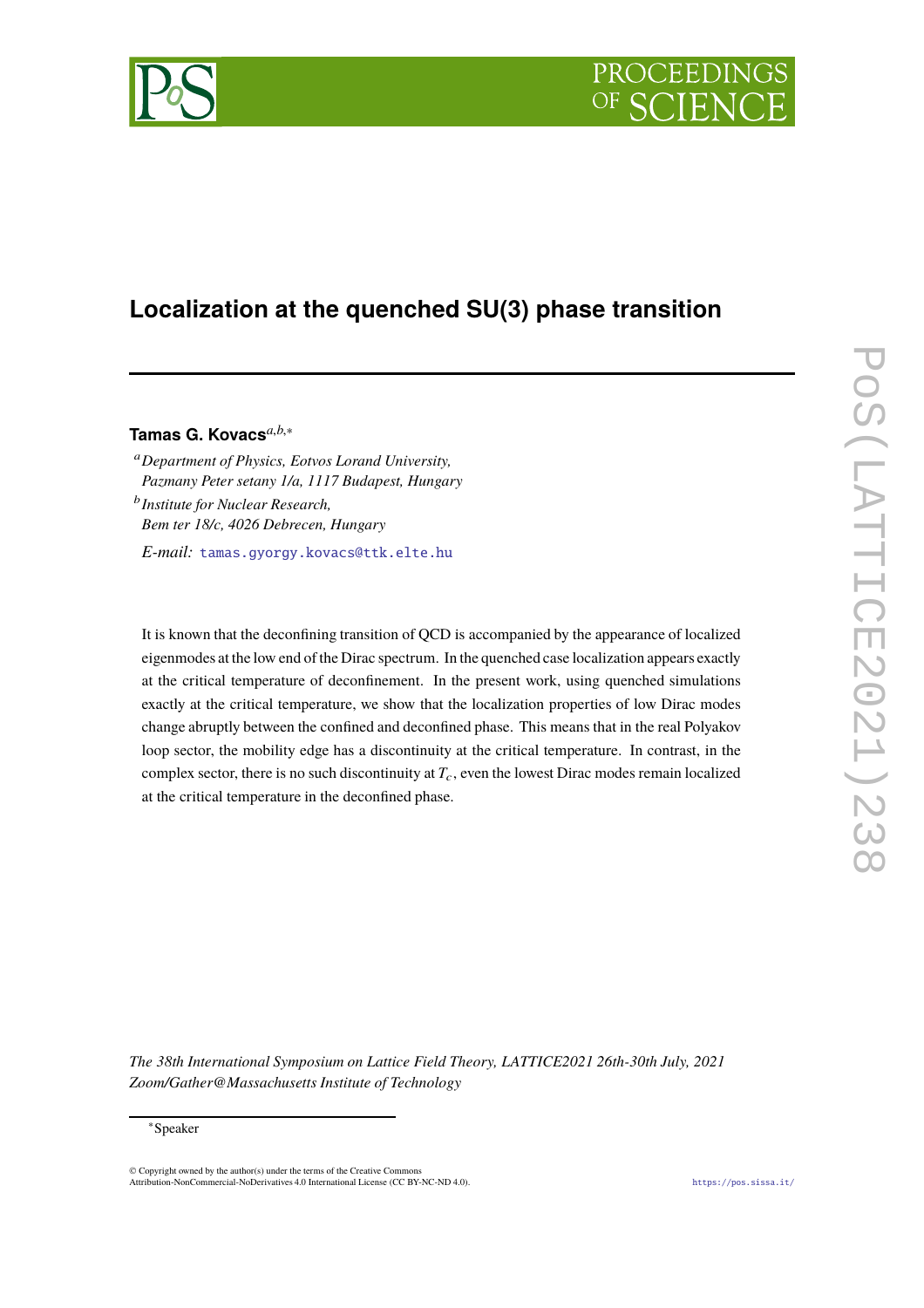<span id="page-1-0"></span>

**Figure 1:** Scatter plot of the Polyakov loop in the complex plane. The encircled regions are the different sectors, the confined in the center (red circle), the deconfined real sector on the right (blue circle) and the deconfined complex sectors to the left (green circles).

#### **1. Introduction**

The spectrum of the QCD Dirac operator is well known to encode many important features of the underlying gauge theory. In particular, it undergoes dramatic changes at the finite temperature transition into the quark-gluon plasma state. In the present work we study how certain properties of the Dirac spectrum change at the finite temperature phase transition of the pure *SU*(3) gauge theory. The pure gauge theory provides a good testing ground for this study, since – in contrast to QCD with physical quark masses – this system has a genuine first order phase transition, not just a crossover. As the character of the gluon fields changes dramatically at the phase transition, the corresponding changes in the Dirac spectrum can be easily detected.

The phase transition of the quenched theory is signaled by the spontaneous breaking of the *Z*(3) symmetry of the Polyakov loop. While in the low temperature, confining (symmetric) phase the expectation of the Polyakov loop is zero, above the phase transition temperature, in the deconfined phase, the symmetry is spontaneously broken and the Polyakov loop develops a nonzero expectation value, belonging to one of the three *Z*(3) sectors. In the present work we perform quenched simulations exactly at the phase transition temperature, where in a finite volume the system can tunnel between the confined and deconfined phase. Therefore, in a simulation performed at the transition temperature we can sample both phases, and in fact, in the deconfined phase all three Polyakov loop sectors as well.

Concerning the Dirac spectrum we have to distinguish three different sectors in terms of the Polyakov loop, and the Dirac spectrum is expected to behave differently in these sectors. These are the confined phase, the real sector in the deconfined phase and the two complex sectors in the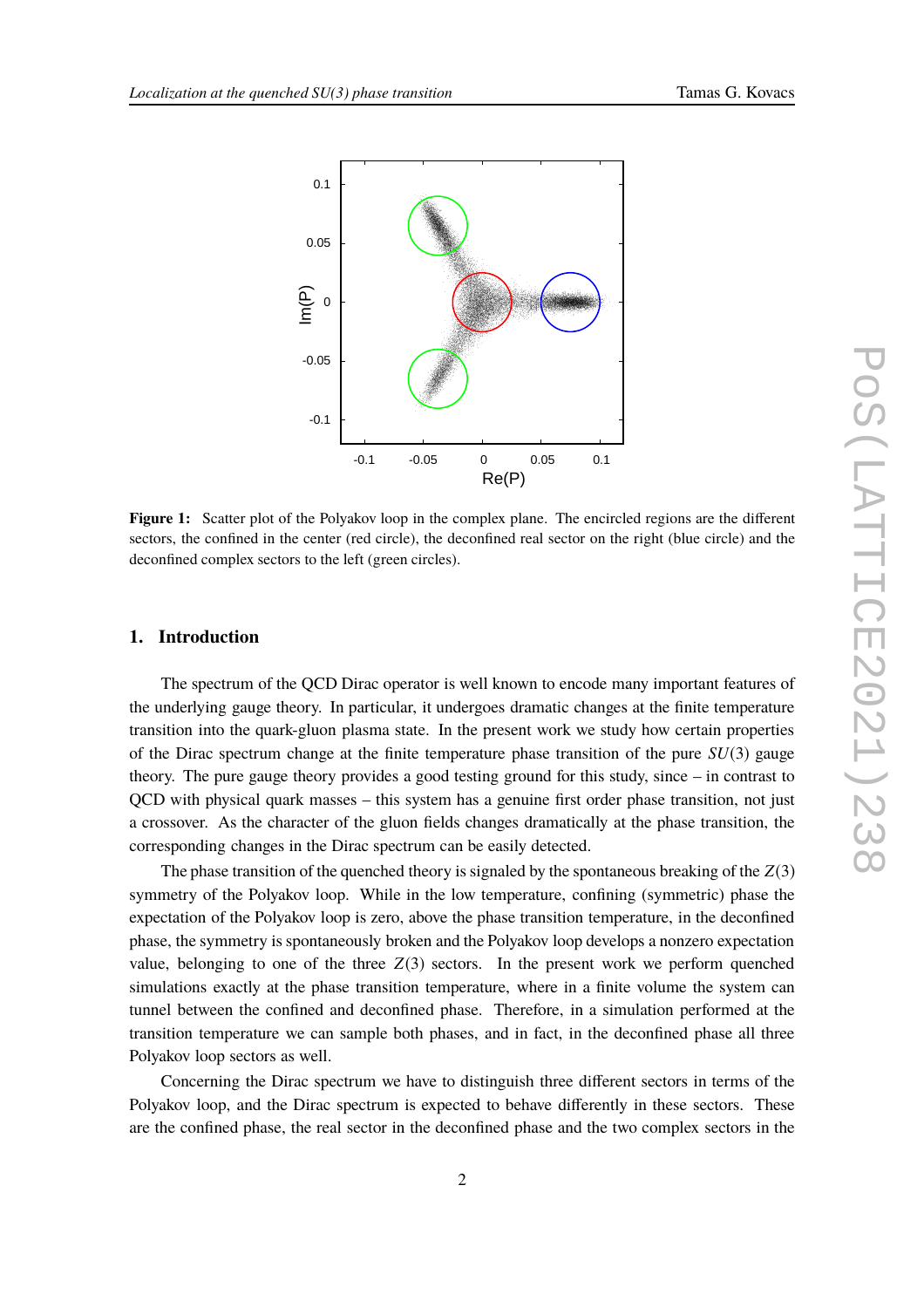<span id="page-2-0"></span>

**Figure 2:** The spectral density of the overlap Dirac operator on the three ensembles of  $48<sup>3</sup> \times 8$  lattice configurations at Wilson  $\beta$  = 6.063.

deconfined phase. Due to the complex conjugation symmetry, Dirac spectra in the two complex sectors are the same and we do not have to treat these sectors separately [\[1\]](#page-6-0). In Fig. [1](#page-1-0) we depict the different sectors by showing a scatter plot of the complex Polyakov loop on an ensemble of  $48<sup>3</sup> \times 8$ lattice configurations exactly at the critical temperature. We can see that although the probability of finding the Polyakov loop in the four above mentioned sectors is enhanced, there is still considerable tunneling among the different sectors.

#### **2. Details of the simulation**

Let us first summarize the technical details of the simulations. We generated quenched gauge field configurations of spatial linear size  $L = 48$  and temporal size  $N_t = 8$  using the Wilson gauge action at the critical value of the coupling  $\beta = 6.063$ . The configurations were separated into three different groups (sectors) according to the value of the average Polyakov loop. Configurations with  $|P| < 0.03$  were assigned to the confined phase, the ones with  $|P| > 0.06$  were considered to be in the deconfined phase. The latter configurations were further sorted into the real and complex Polyakov loop sector according to the sign of the real part of the Polyakov loop . This set of criteria was found to include the peaks of the Polyakov loop distribution into the respective sectors (see Fig. [1\)](#page-1-0). We computed the lowest 100 eigenvalues (with positive imaginary parts) of the overlap Dirac operator separately on the three ensembles of configurations belonging to the above three sectors.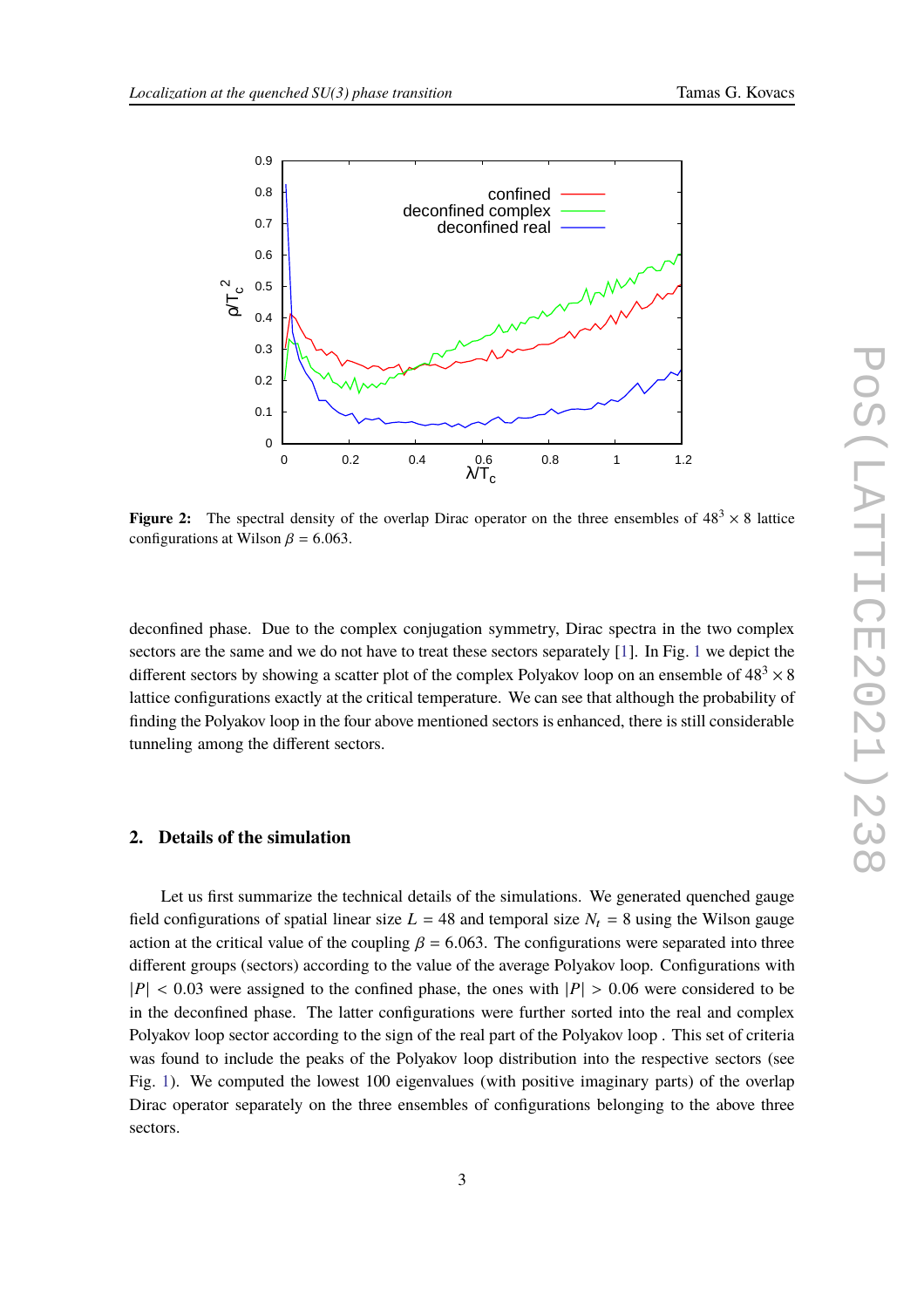<span id="page-3-0"></span>

Figure 3: Scatter plot of the real part of the average Polyakov loop versus the 100<sup>th</sup> smallest Dirac eigenvalue on a set of lattice configurations.

#### **3. Results**

The simplest quantity characterizing the Dirac spectrum is the spectral density. In Fig. [2](#page-2-0) we compare the spectral density in the three different sectors. The confined phase and the deconfined complex sectors exhibit qualitatively similar spectral densities. In contrast, the spectral density in the deconfined real sector is markedly different. It has a high, but narrow spike at the very low end, above which the spectral density drops considerably. The narrow spike in the spectral density can be attributed to mixing instanton-antiinstanton zero modes that produce several pairs of complex eigenvalues of rather small magnitude [\[2](#page-6-1)]. Although in the other two sectors there is also a slight accumulation of eigenvalues near zero, this is by far less pronounced than in the real sector. This is caused by a stronger mixing of topological zero modes, which in the confined phase is due to a higher density of topological fluctuations. In the deconfined complex Polyakov sectors this stronger mixing can be attributed to the more extended nature of the topological zero modes [\[3](#page-6-2)]-[\[5](#page-6-3)].

The difference in the bulk spectral density between the real and complex sector in the confined phase can be qualitatively understood by considering the lowest Matsubara modes in the free theory with different boundary conditions. Indeed, the effective boundary condition for the Dirac equation is a combination of the phase  $\pi$ , coming from the antiperiodic boundary condition for fermions, and the phase of the Polyakov loop. In the real sector the Polyakov loop phase is zero, in the complex sectors, it is  $\pm 2\pi/3$ , making the magnitude of the overall effective phase  $\pi$  and  $\pi/3$ , respectively. Thus the lowest free Matsubara mode is much higher in the real sector, and this makes the density of low-lying bulk modes considerably lower also in the interacting case. In fact, this is how the breaking of the *Z*(3) symmetry by dynamical quarks can be understood, since the quark determinant favors the real sector that has fewer small eigenvalues.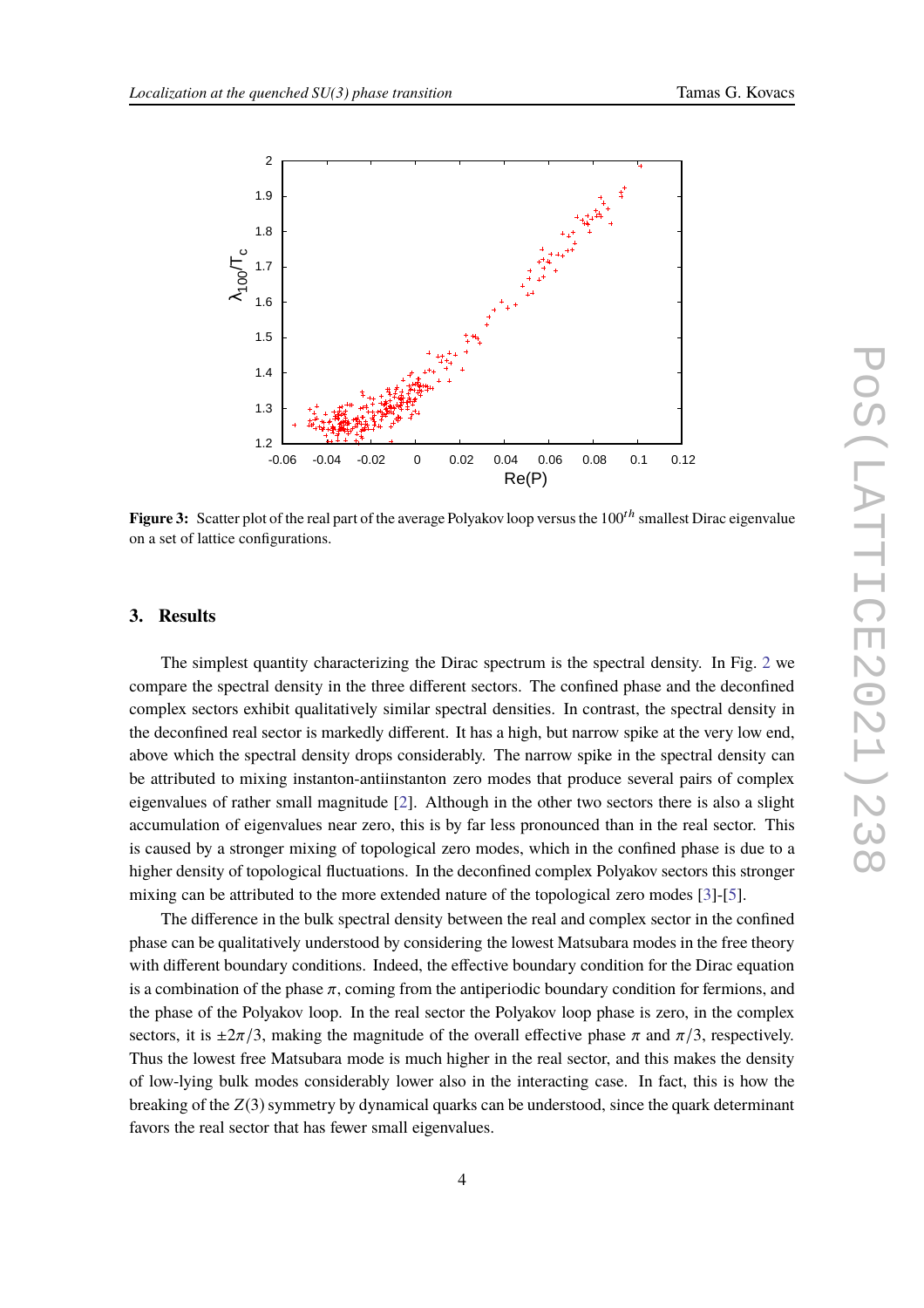<span id="page-4-0"></span>

**Figure 4:** The unfolded level spacing distribution, corresponding to localized and delocalized modes. The red shaded region depicts the integral, defining *I*0.<sup>5</sup> for the localized case, the blue one the difference of the integrals for the localized and the delocalized case.

The direct connection between the Polyakov loop and the Dirac spectrum is further demon-strated in Fig. [3,](#page-3-0) where we plot the real part of the average Polyakov versus the  $100<sup>th</sup>$  eigenvalue of the Dirac operator. For positive real part there is a strong correlation between the two quantities. It is clear that the more ordered the Polyakov loop is in the real sector, the fewer low eigenvalues the Dirac operator has.

#### **4. Localization at** *T<sup>c</sup>*

It is known that in the high temperature phase the lowest part of the Dirac spectrum consists of localized eigenmodes (for a recent review see [\[6](#page-6-4)]). Approaching the transition temperature from above, the mobility edge, separating the low localized modes from the bulk of the spectrum, moves toward zero, and when it reaches zero, all modes become delocalized, as expected in the low temperature phase. In the quenched case, by extrapolating the mobility edge, it was found to vanish exactly at the critical temperature [\[7,](#page-6-5) [8](#page-7-0)]. A naturally arising question is whether the lowest part of the spectrum is localized or delocalized exactly at the critical point. More precisely, the extrapolations presented in Refs. [\[7,](#page-6-5) [8](#page-7-0)] are compatible both with a continuously vanishing mobility edge and one that has a discontinuity at the phase transition. Our present simulation, done exactly at the critical point, gives us an opportunity to distinguish these two possibilities. This can be done by looking at the localization properties of the lowest Dirac modes separately in the confining and the deconfining phase and comparing the values of the mobility edge in the two phases.

The simplest way to decide whether eigenmodes in a certain region of the spectrum are localized or delocalized is to compute the unfolded level spacing distribution (ULSD). If the modes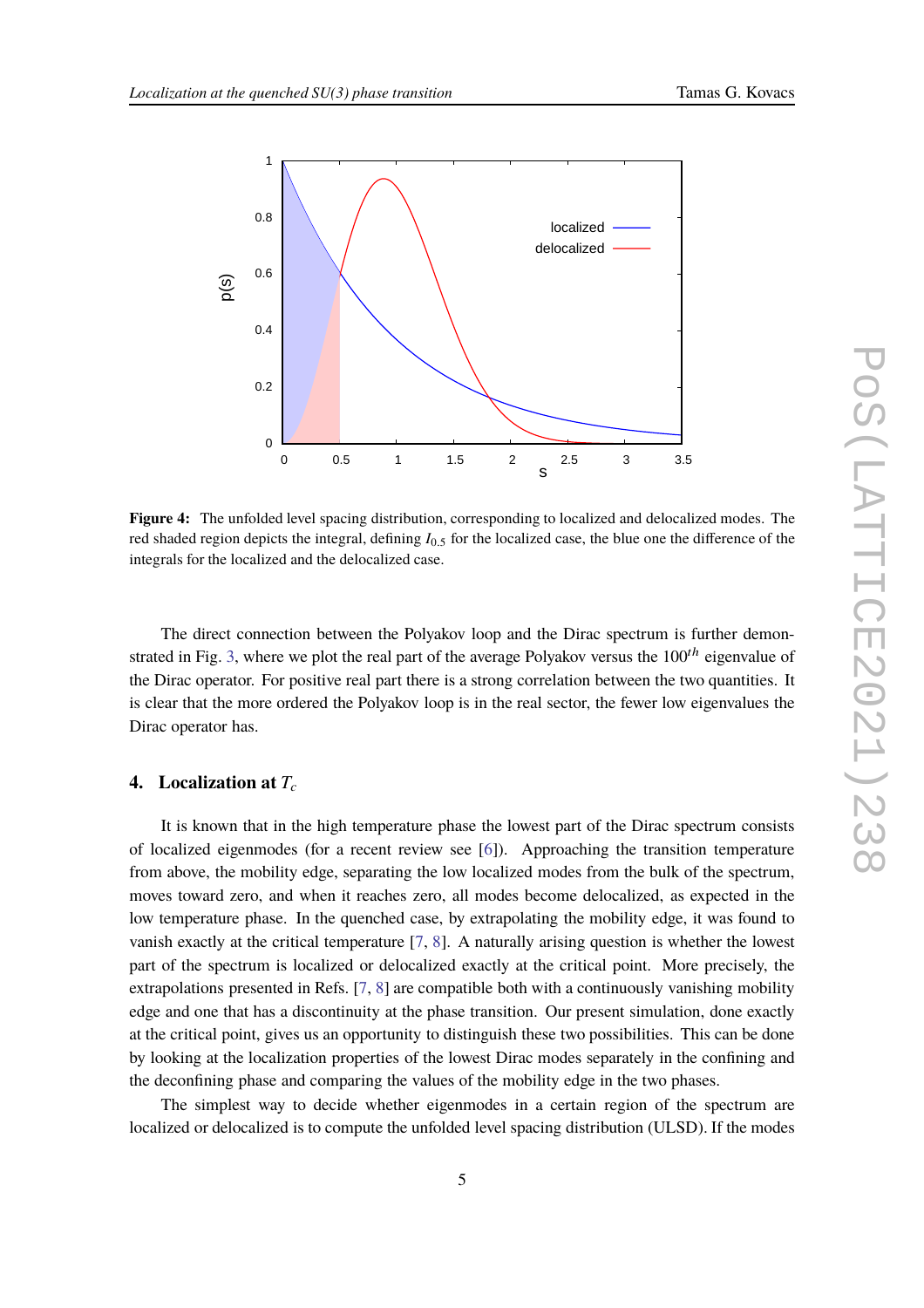<span id="page-5-0"></span>

**Figure 5:** The parameter  $I_{0.5}$  across the spectrum computed separately in the three different sectors, the confined phase and in the deconfined phase in the real and the complex sector on the  $48<sup>3</sup> \times 8$  lattices.

are localized, the corresponding eigenvalues are statistically independent, they are described by a Poisson distribution, and the unfolded level spacing distribution is exponential. If the eigenmodes are delocalized, the ULSD is well approximated by the Wigner surmise of the corresponding random matrix universality class, which in the case of the overlap Dirac operator, is the unitary class. In Fig. [4](#page-4-0) these two distributions are shown. A convenient way to monitor how the distribution changes across the spectrum is to consider instead of the whole distribution, just a single parameter that can distinguish the two extreme cases (localized and delocalized). For this purpose we use the parameter

$$
I_{0.5} = \int_0^{0.5} p(x)dx,
$$
 (1)

where the upper limit of the integration was chosen to be the crossing point of the two distributions (approximately 0.5) to maximize the difference between the two limiting cases (see Fig. [4\)](#page-4-0).

To monitor how the ULSD changes across the spectrum and to determine the mobility edge, we split the spectrum into narrow bins and in each bin separately compute the parameter *I*0.5. For details of the unfolding and how we assign the eigenvalue pairs to bins, see the Appendix of Ref. [\[8](#page-7-0)]. We repeated this procedure for all three sectors, *i.e.* the confined phase and for the deconfined phase in the real and complex sector. The results are shown in Fig. [5.](#page-5-0) It is clear from the figure that both in the confined phase and in the deconfined complex sector, already the lowest Dirac modes are delocalized, thus the mobility edge is effectively at zero. However, in the deconfined real sector, in the one that would be selected if dynamical fermions were present, there is a finite range in the spectrum above zero where the eigenmodes seem to be localized. In this region  $I_{0.5}$  almost reaches the value expected for localized modes. The slight deviation might be due to the finite system size or some more subtle effects (see Refs. [\[9\]](#page-7-1)-[\[11](#page-7-2)]). Notwithstanding these details, it is obvious from the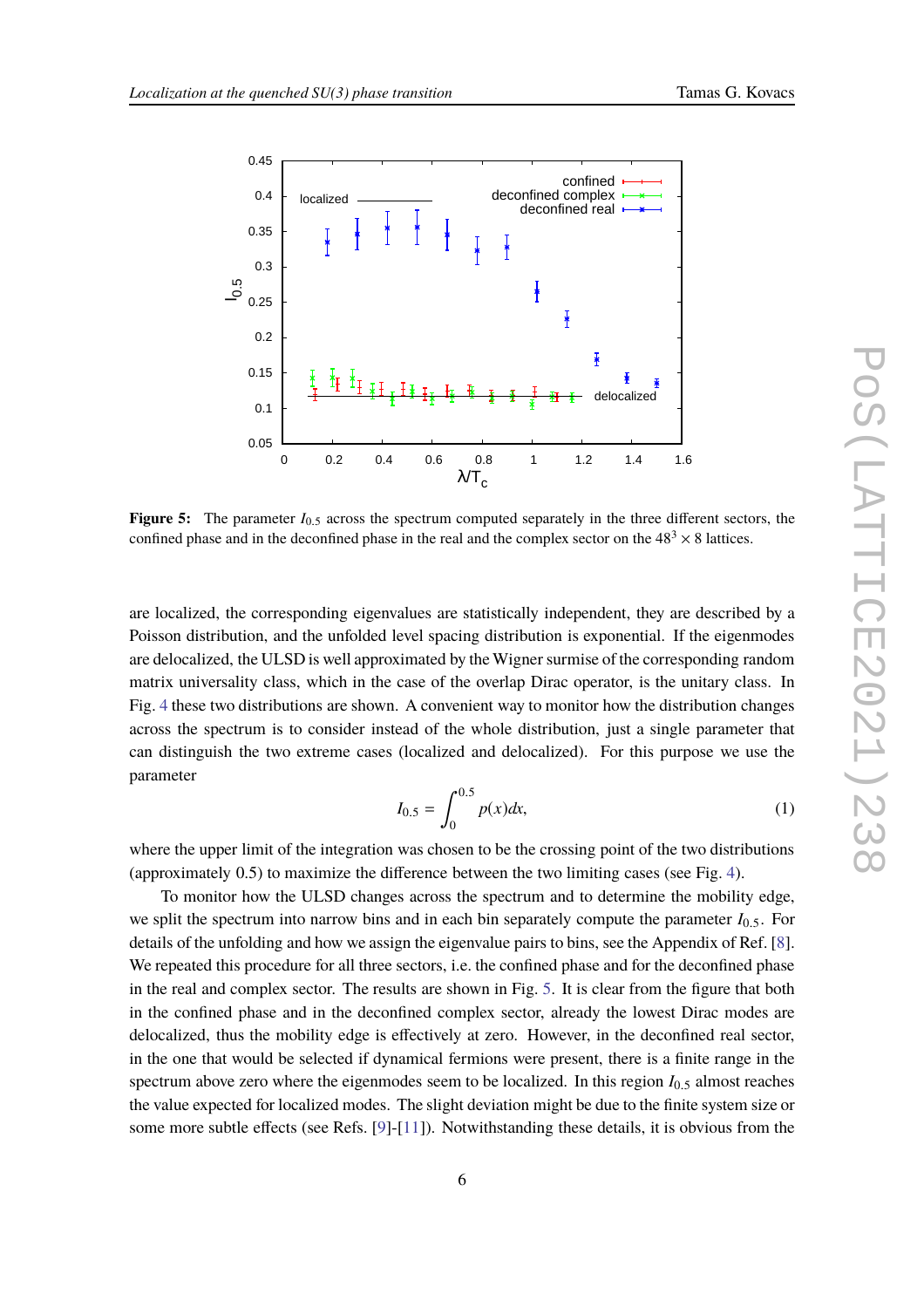figure that the localization properties of the lowest Dirac eigenmodes change abruptly between the confined phase and the deconfined real Polyakov sector (the physical sector). This is consistent with the fact that the transition in the *SU*(3) pure gauge theory is first order. It is, however, surprising that the deconfined complex Polyakov sector does not exhibit such an abrupt change, the lowest modes there are delocalized, like in the confined phase.

#### **5. Conclusions**

In the present paper we studied how the spectral properties of the Dirac operator change at the finite temperature first order phase transition of the pure *SU*(3) gauge theory. We showed that the phase transition is accompanied by discontinuous changes in the spectral properties. Namely, both the spectral density around zero and the localization properties of the lowest modes change abruptly at the transition. In particular, there is a band around zero in the spectrum, where the corresponding eigenmodes become localized at the transition in the real Polyakov loop sector. This also implies that the mobility edge is discontinuous at the transition if we restrict our attention to the real (physical) Polyakov loop sector. In contrast, in the complex sector even the lowest eigenmodes remain delocalized at the transition. This property can be qualitatively understood by the more extended nature in this sector of zero modes carried by Kraan-van Baal calorons.

#### **References**

- <span id="page-6-0"></span>[1] M. Cardinali, M. D'Elia, F. Garosi and M. Giordano, *Localization properties of Dirac modes at the Roberge-Weiss phase transition* [arXiv:2110.10029 [hep-lat]].
- <span id="page-6-1"></span>[2] R. A. Vig and T. G. Kovacs, *Ideal topological gas in the high temperature phase of SU(3) gauge theory*, Phys. Rev. D **103**, no.11, 114510 (2021) doi:10.1103/PhysRevD.103.114510 [arXiv:2101.01498 [hep-lat]].
- <span id="page-6-2"></span>[3] T. C. Kraan and P. van Baal, *Periodic instantons with nontrivial holonomy*, Nucl. Phys. B **533**, 627-659 (1998) doi:10.1016/S0550-3213(98)00590-2 [arXiv:hep-th/9805168 [hep-th]].
- [4] C. Gattringer, M. Gockeler, P. E. L. Rakow, S. Schaefer and A. Schaefer, *A Comprehensive picture of topological excitations in finite temperature lattice QCD*, Nucl. Phys. B **618**, 205-240 (2001) doi:10.1016/S0550-3213(01)00509-0 [arXiv:hep-lat/0105023 [hep-lat]].
- <span id="page-6-3"></span>[5] C. Gattringer and S. Schaefer, *New findings for topological excitations in SU(3) lattice gauge theory*, Nucl. Phys. B **654**, 30-60 (2003) doi:10.1016/S0550-3213(03)00083-X [arXiv:heplat/0212029 [hep-lat]].
- <span id="page-6-4"></span>[6] M. Giordano and T. G. Kovacs, *Localization of Dirac Fermions in Finite-Temperature Gauge Theory*, Universe **7**, no.6, 194 (2021) doi:10.3390/universe7060194 [arXiv:2104.14388 [hep $lat$ ].
- <span id="page-6-5"></span>[7] T. G. Kovacs and R. A. Vig, *Localization transition in SU(3) gauge theory*, Phys. Rev. D **97**, no.1, 014502 (2018) doi:10.1103/PhysRevD.97.014502 [arXiv:1706.03562 [hep-lat]].